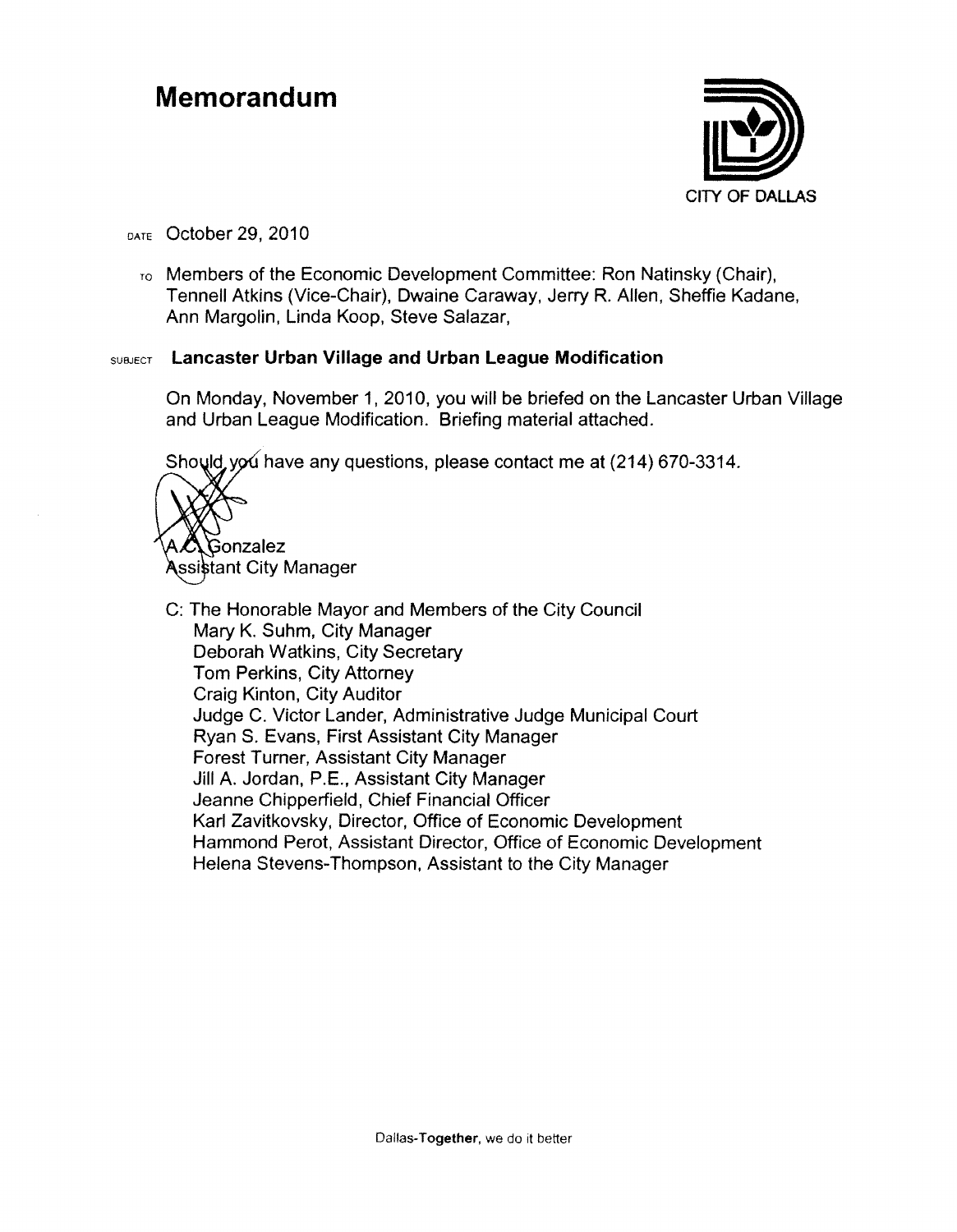# Lancaster Urban Village and Urban League Modification

## Economic Development Committee November 1, 2010



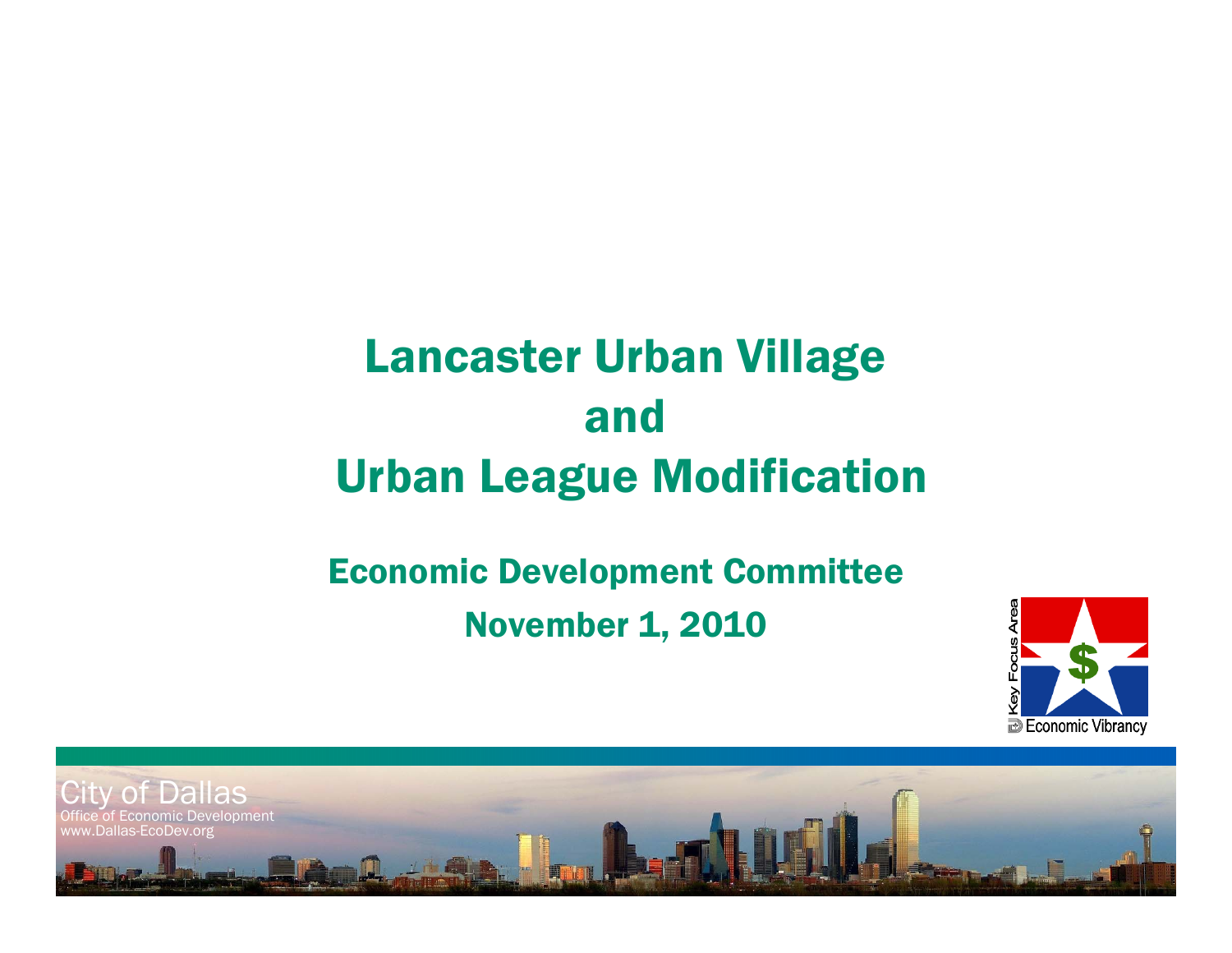#### Purpose

- Update Economic Development Committee on the Lancaster Urban Village/Urban League Project and review progress to date
- Discuss modifications to two (2) Chapter 380 Forgivable Loans
- Seek Committee approval for Council action to modify Loan Agreements relative to the Lancaster Urban Village/Urban League project

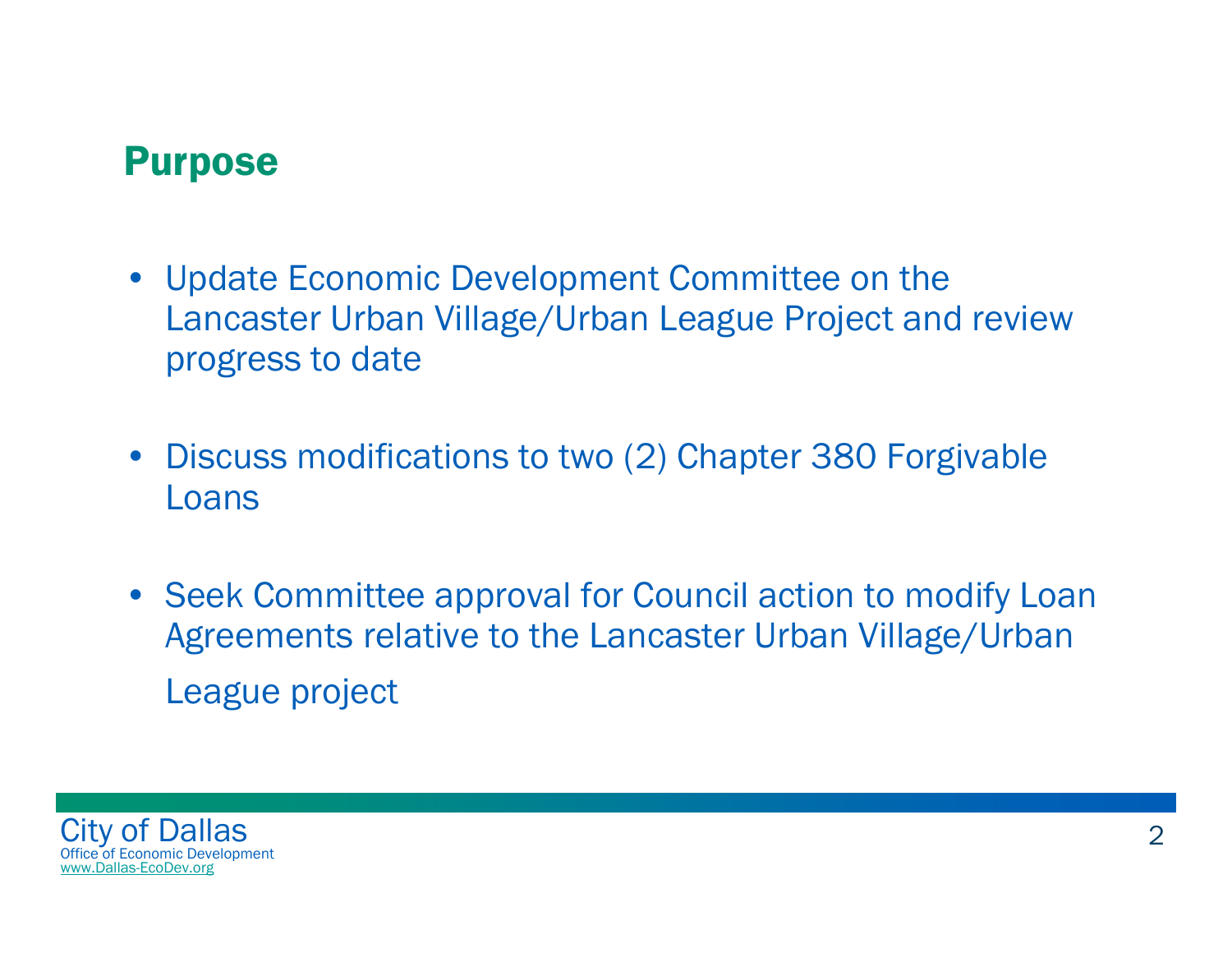#### **Background**

- The Lancaster Corridor is a vital main street for South Central Dallas and is a high priority for the City Council for development and redevelopment that will improve communities all along the corridor and in the Lancaster Neighborhood Investment Program (NIP) area.
- Council has approved two (2) Chapter 380 Forgivable Economic Development loans to City Wide Community Development Corporation (CWCDC) for redevelopment of land on Lancaster Road across from the North Texas Veterans Administration Hospital
- The first loan in the amount of \$850,000 was for acquisition and demolition of two undesirable motels to make way for a collaborative development effort between CWCDC and the Dallas Urban League for two (2) commercial buildings on each of the sites

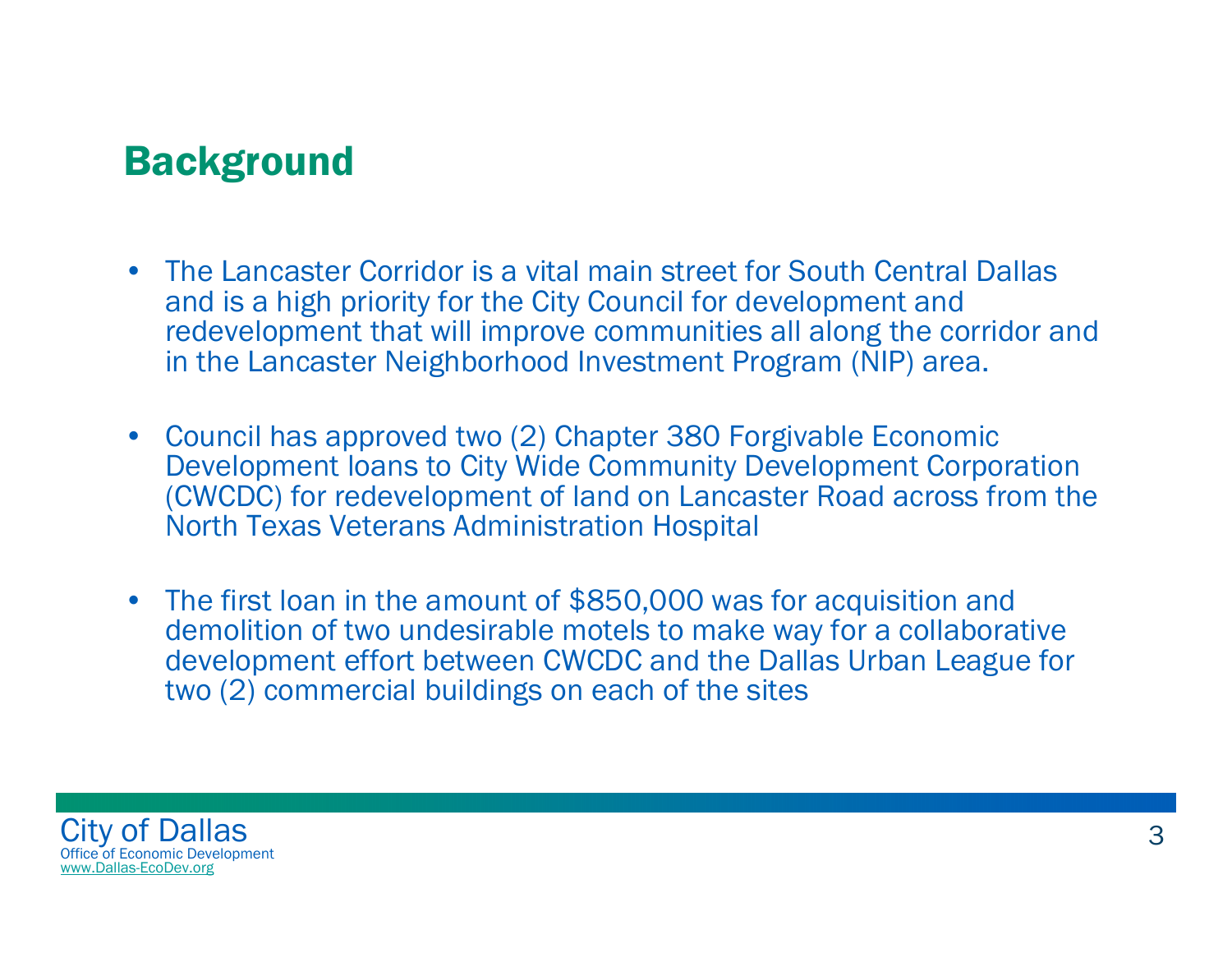#### Background cont'd

- • The second loan in the amount of \$3,000,000 was for land assemblage and pre development related costs for construction of a skills training center at the Urban League as well as construction of a mixed use project on property adjacent to the Urban League.
- • Both Loan Agreements required demolition if necessary within one year from the date of the initial advance of funds. Construction was to commence within two years from the date of the initial advance of funds
- • The first advance on the \$850,000 loan was dated August 1, 2008. The first advance on the \$3,000,000 loan was dated May 4, 2009. Loan maturities are five years from the date of initial advances under each Loan Agreement
- • Delays in acquiring land and structuring project financing has caused delays with demolition and starting construction in compliance with the existing Loan Agreements. Extensions for demolition and construction commencement covenants are required to conform to this reality.



.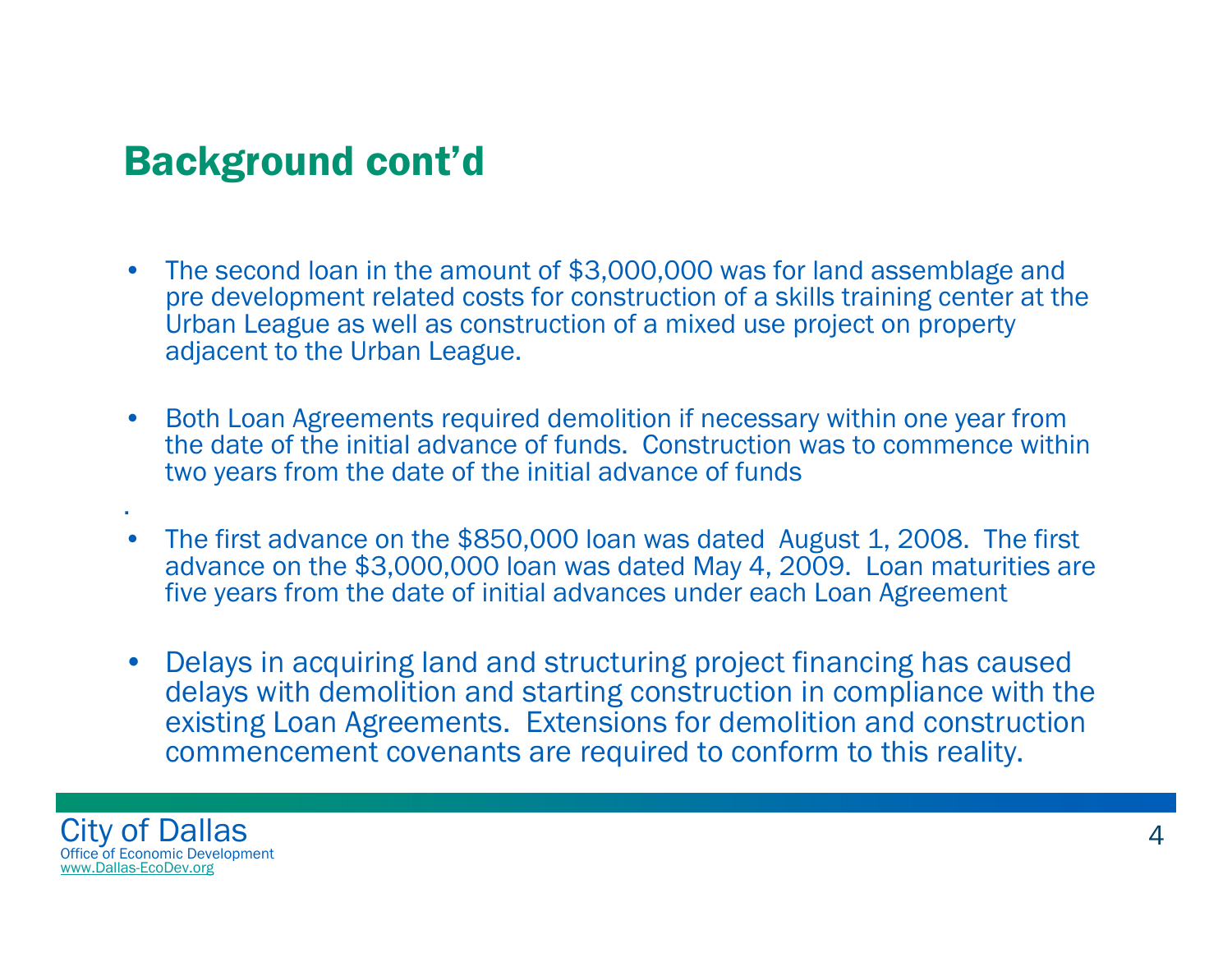VA Medical **Center** Station TOD Project Sites



City of Dallas Office of Economic Development www.Dallas-EcoDev.org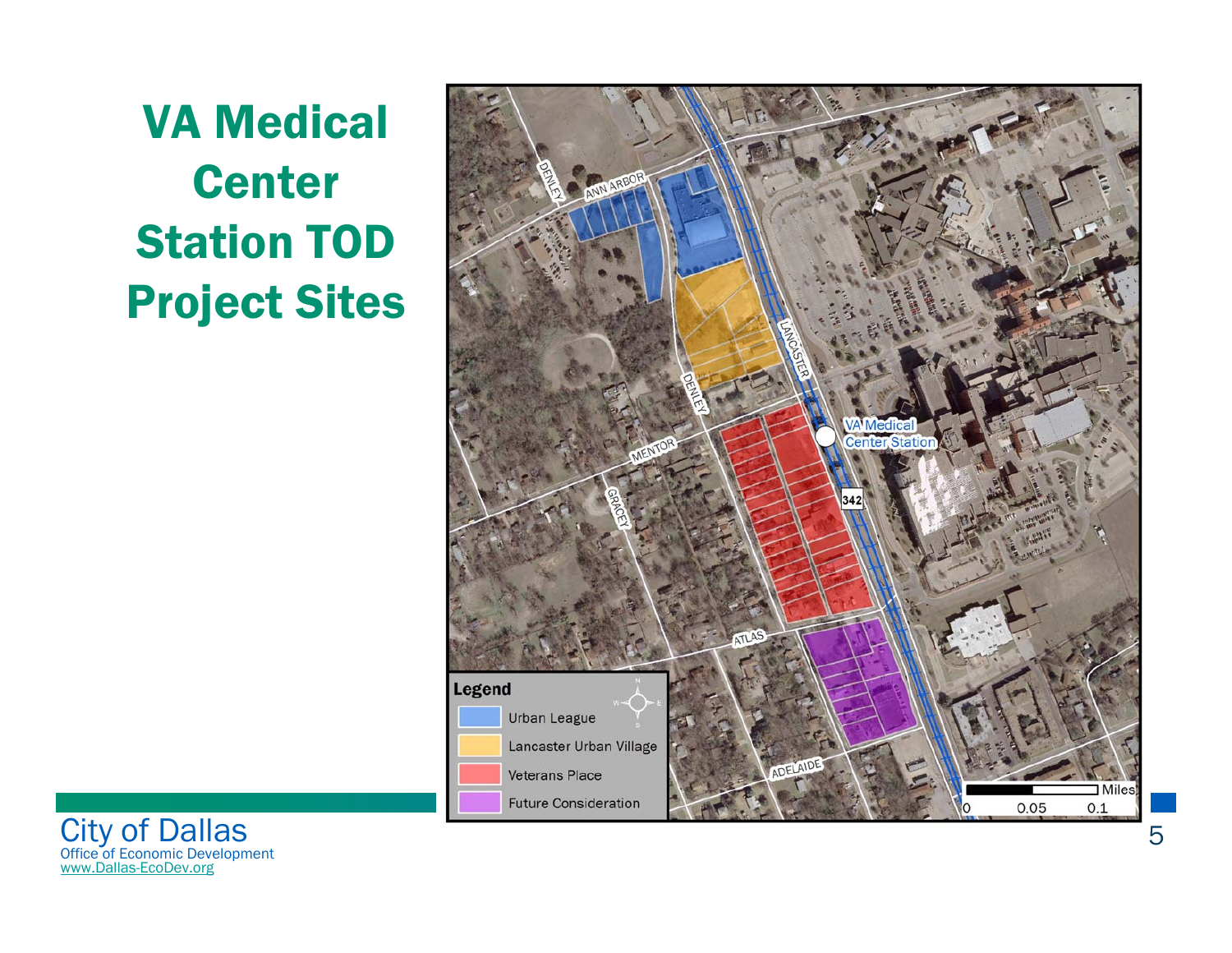#### Lancaster Urban Village / Urban League Site Plan



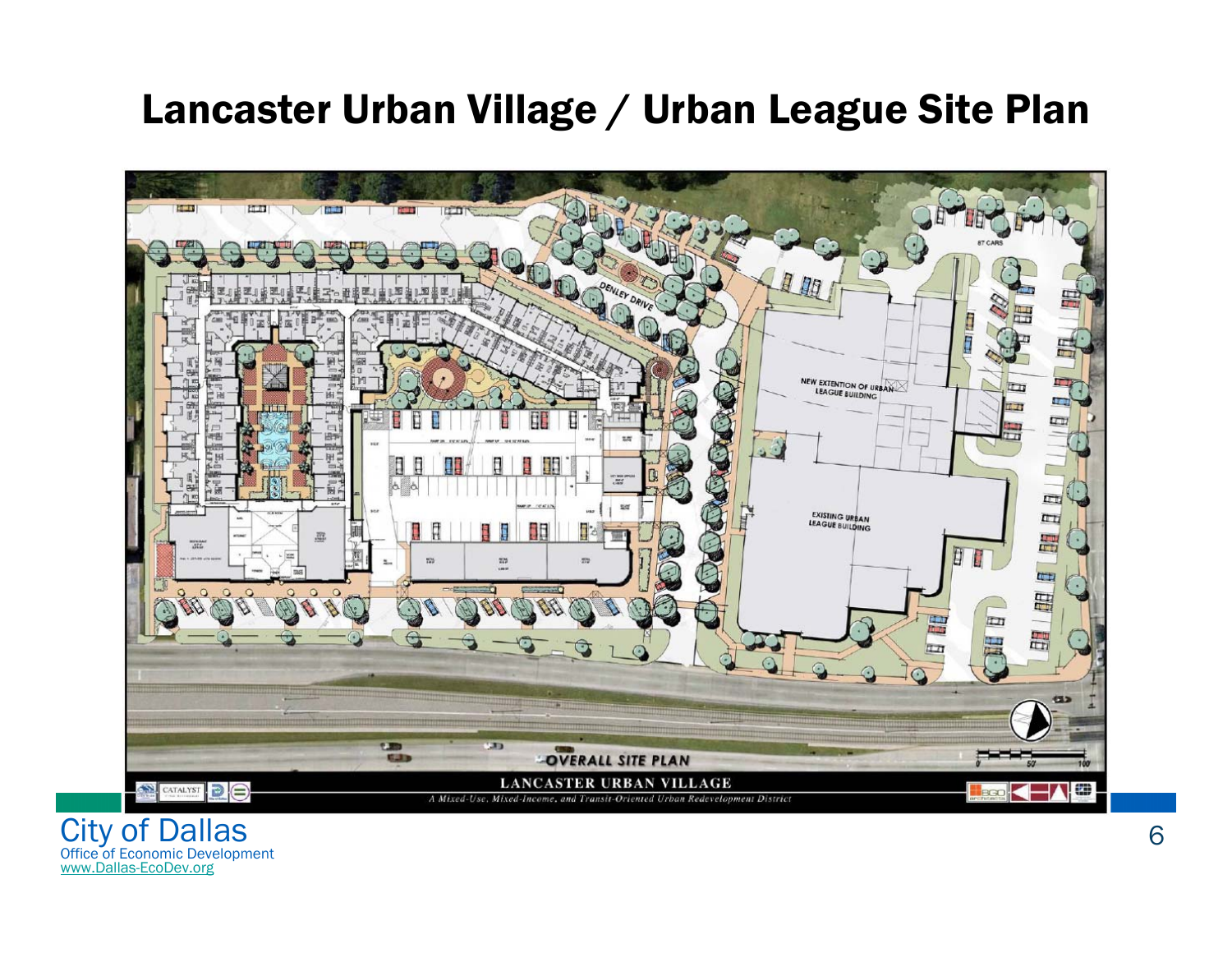#### The Project

- • The assembled land encompasses 5.2 acres fronting on Lancaster Road from Ann Arbor on the north to the Chase Bank at Mentor Aveand Lancaster Road
- $\bullet$ Development will be in two phases which will be financed independently
- $\bullet$  Phase I will is a \$26,000,000 project which will include 197 units of affordable multi family housing, 14,000 square feet of retail space and 406 parking spaces to be shared by housing tenants, retail traffic and the Urban League.
- • Financing sources will include HUD 221(d)4, HUD Section 108, New Markets Tax Credits and City of Dallas Public Private Partnership funds and TIF reimbursements. Construction is expected to start in the Spring of 2011
- •CWCDC will be the borrower for Phase I financing

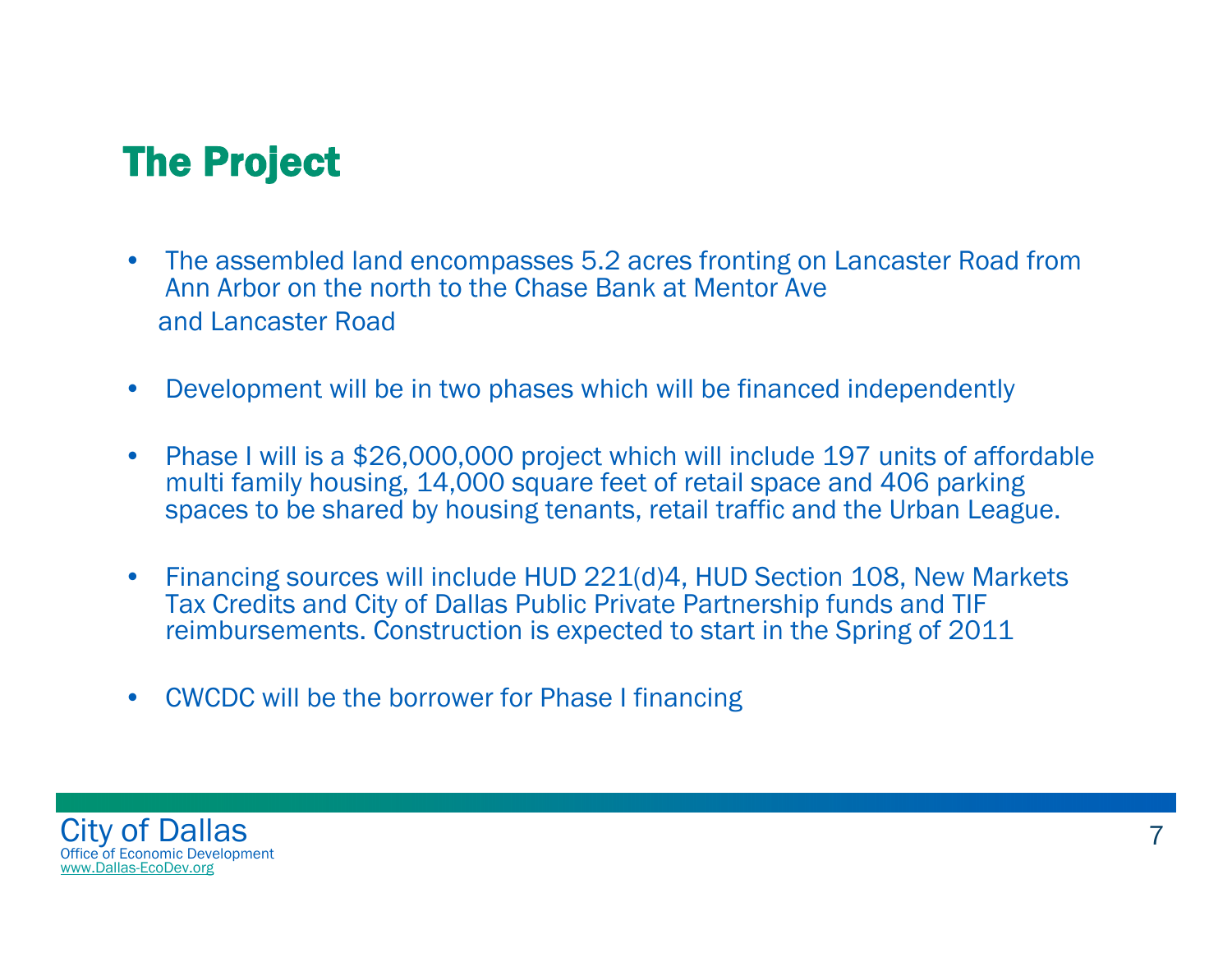### The Project cont'd

- • Phase II is the development of a 50,000 square foot skills training center for the Dallas Urban League.
- • Funding sources will include New Markets Tax Credits, City of Dallas Public Private Partnership grants and money raised from an Urban League Capital campaign. The campaign is planed to officially launch in the Spring of 2011
- • Construction will commence upon successful completion of the Capital Campaign
- $\bullet$  Developers for both phases of the project are CWCDC and Catalyst Urban Development, LLC

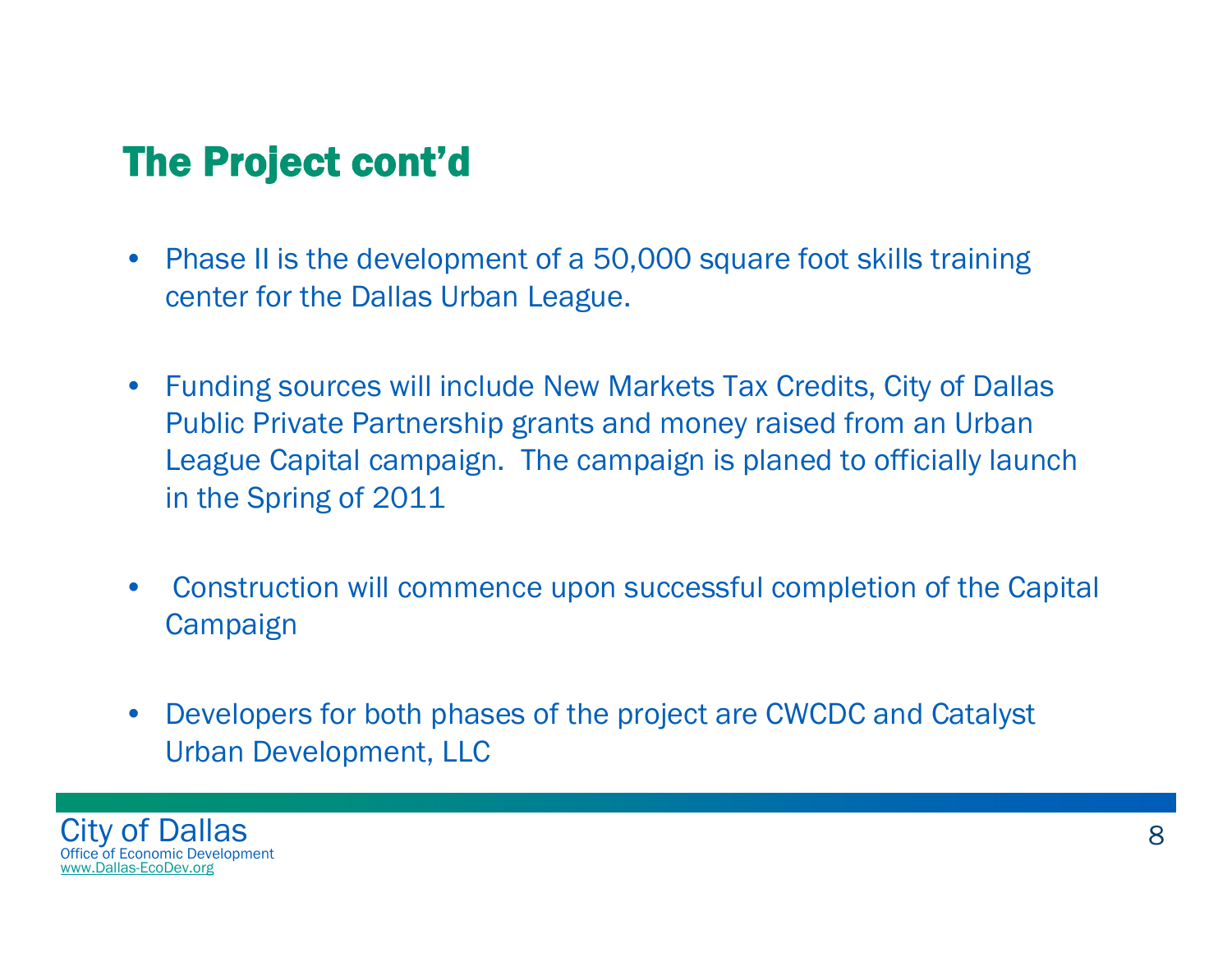#### Progress To Date

- All land assemblage required for the development of both phases has been completed or is under contract Title is vested to CWCDC.
- Architectural drawings and a development model have been completed for both phases . The model was shown to Council members and is on display at the Urban League for community viewing
- $\bullet$  Preliminary development and site plans have been modified to maximize land use efficiency.
- • Zoning has been approved and bids are in the process of being let for vertical construction on Phase I



.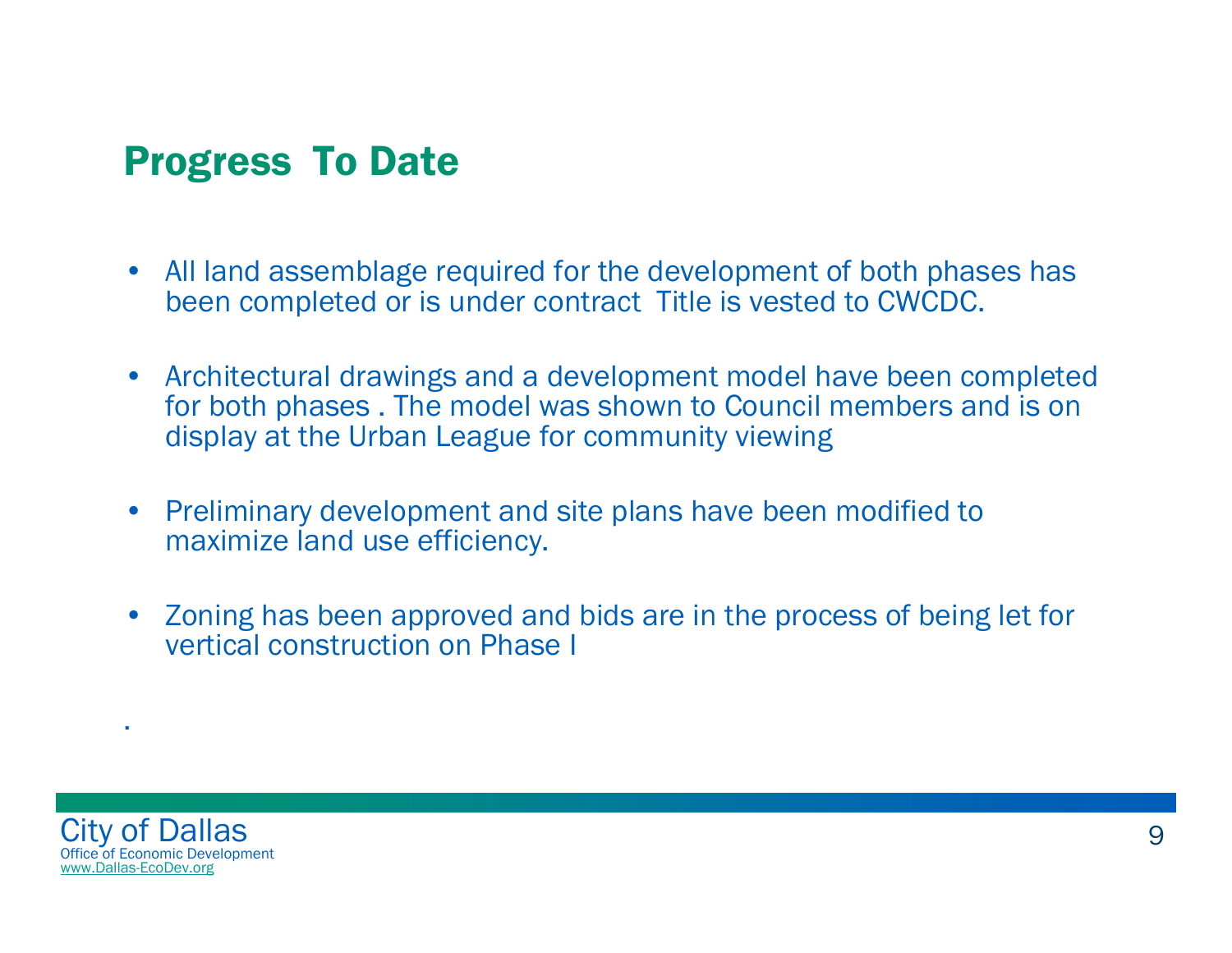## Required Modifications to Original Loan **Agreements**

- • Original Council Resolutions approved the Chapter 380 forgivable loans from the Public Private Partnership program and established specific time deadlines for demolition and commencement of construction. Additionally, the Urban League skills center development and the Lancaster Urban Village mixed use project were combined.
- • Additional due diligence as well as architectural and site planning created a site configuration that improved on the original vision, but differed from language in the original the Resolutions
- • The capital structure for Phase I requires that funding sources be strictly aligned with component pieces of the Lancaster Urban Village (housing, commercial, garage) and that the Urban League expansion be separated.
- • The HUD Section 108 loan and the New Markets Tax Credit equity also have complex requirements that will necessitate CWCDC transferring title to the land to another entity

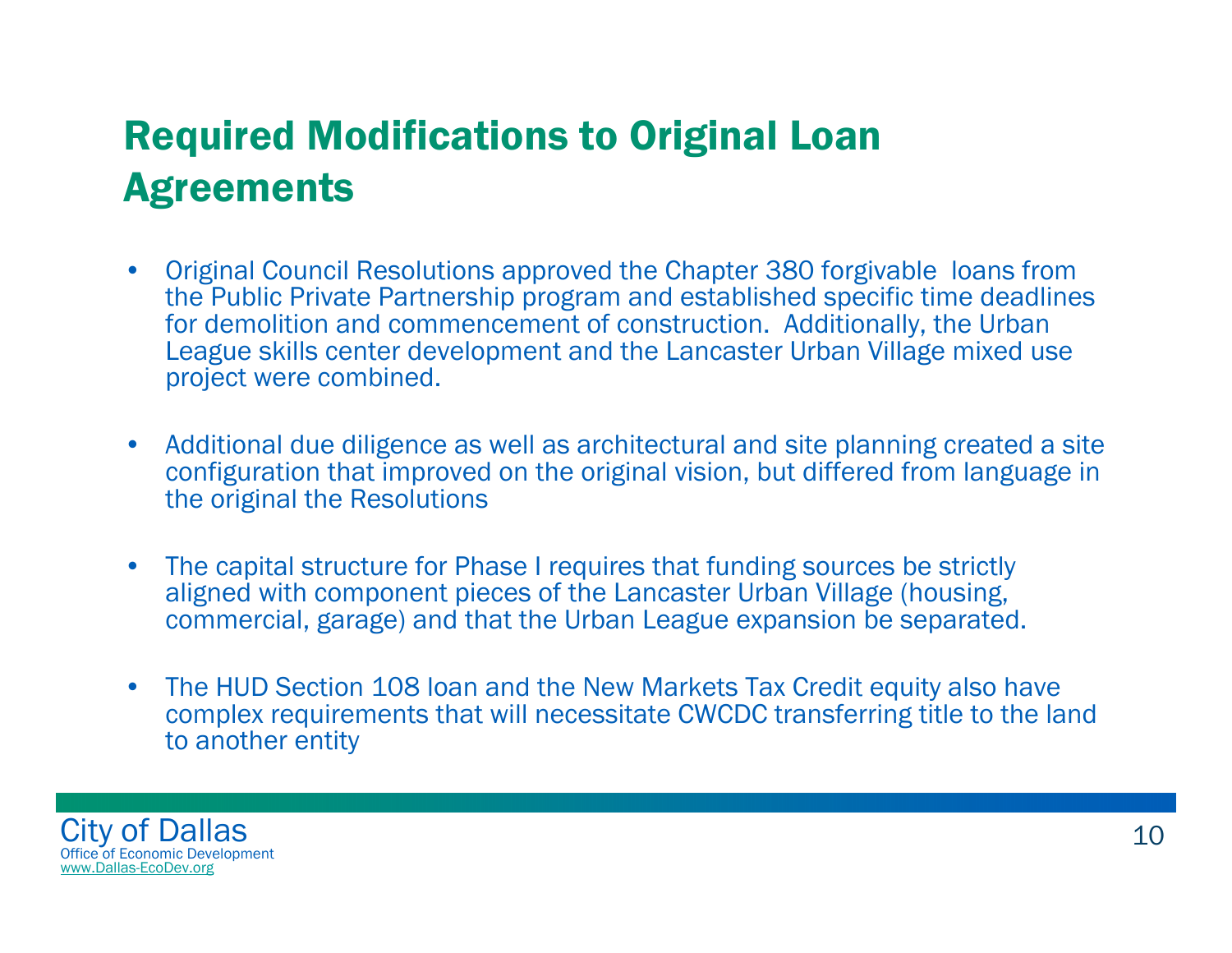#### Modifications cont'd

- $\bullet$  CWCDC as the borrower for Phase I financing cannot be the owner of the land at the time of the HUD Section 108 loan application
- • The land serves as collateral for the Chapter 380 loans. CWCDC is proposing to transfer the land and the project indebtedness to co developer, Catalyst Urban Development, LLC.
- • To accommodate the separation of funding identified for Phase I, (\$3,200,000) and the funding identified for Phase II, (\$650,000), the total Chapter 380 funding amount of \$3,850,000 must be realigned
- $\bullet$  An Assumption and Extension Agreement between CWCDC and Catalyst Urban Development will be necessary in order to facilitate the required HUD Section 108 and New Markets Tax Credits compliance.

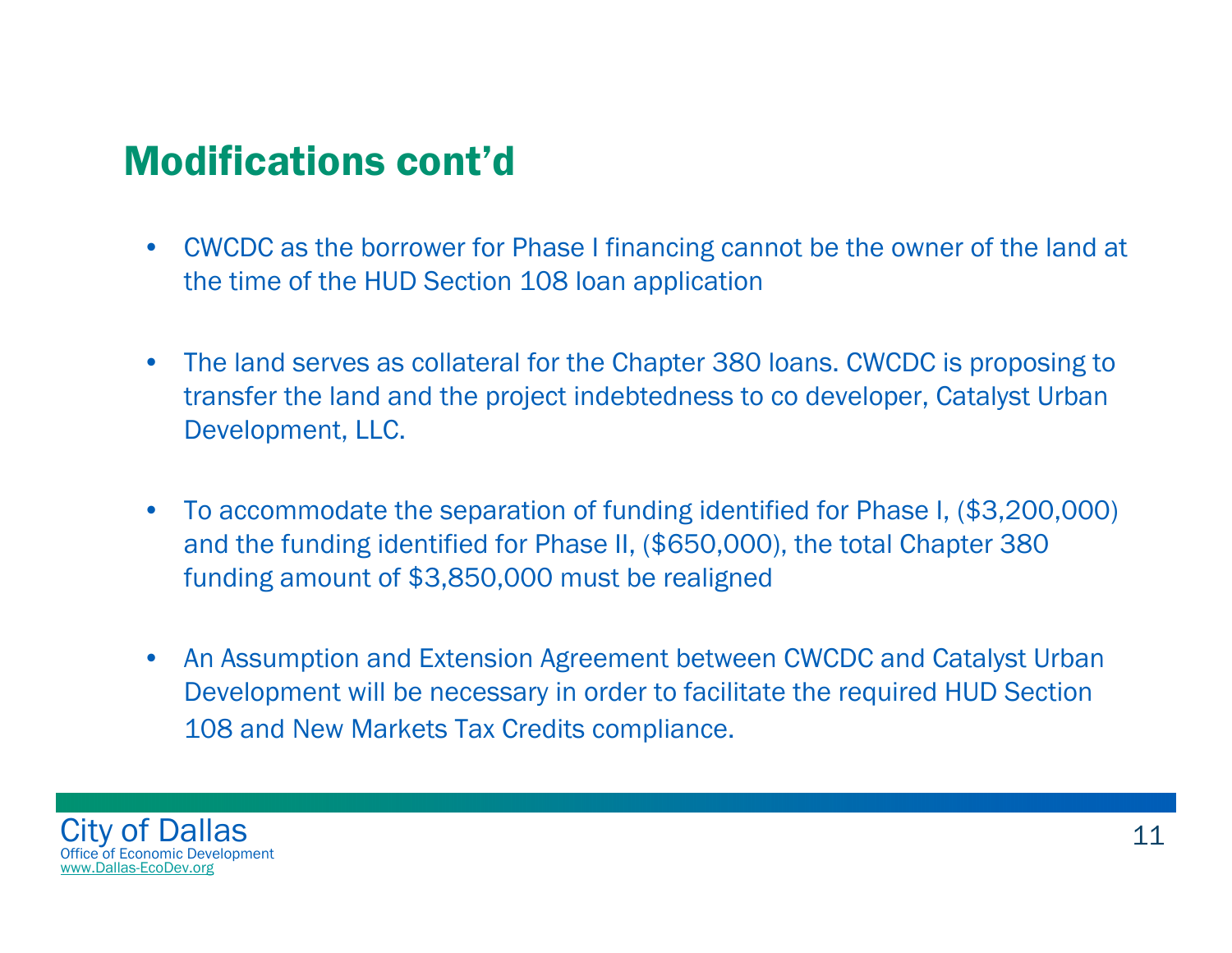#### Agenda Item

"Authorize a Modification, Assumption and Extension Agreement with City Wide Community Development Corporation (CWCDC) to:

- (1) Modify the prior two Chapter 380 agreements, Real Estate Lien Notes and Deed Restrictions (Loan Documents) that have been executed between the City and CWCDC for the development of the Lancaster Corridor to:
	- a. realign the total funding amount of \$3,850,000 that has been advanced to CWCDC with the separate projects comprising the Lancaster Corridor Development; and
	- b. Provide for the release or subordination of City liens on the Lancaster Corridor properties upon start of construction
	- c. extend demolition and construction commencement to 12 months after date of execution of modified loan documents
- (2) Assign the Loan Documents to Catalyst with Catalyst expressly assuming and agreeing to pay and to perform all obligations detailed in the Loan Documents;
- (3) Authorize the Director of the Office of Economic Development to execute such other instruments including subordinations as necessary to accommodate the financing structure of this project"